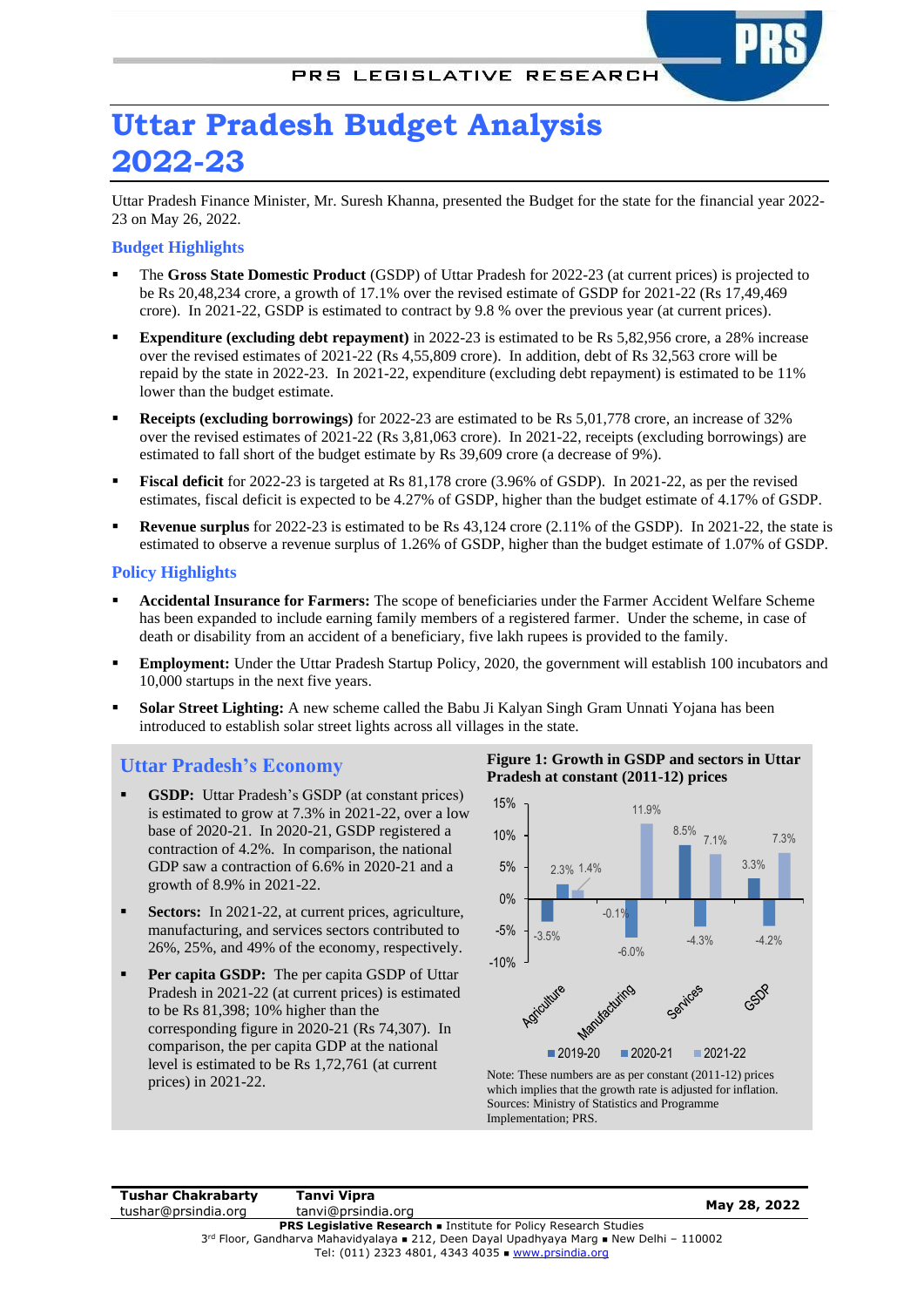# **Budget Estimates for 2022-23**

- **Expenditure** (excluding debt repayment) in 2022-23 is targeted at Rs 5,82,956 crore. This is an increase of 28% over the revised estimate of 2021-22 (Rs 4,55,809 crore). This expenditure is proposed to be met through **receipts (excluding borrowings)** of Rs 5,01,778 crore and **net borrowings** of Rs 81,178 crore. Receipts (excluding borrowings) for 2022-23 are expected to register an increase of 32% over the revised estimate of 2021-22. In 2021-22, receipts are estimated to be 9% lower than the budget estimates.
- In 2022-23, the state is estimated to observe a **revenue surplus** of Rs 43,124 crore, which is 2.11% of its GSDP. In comparison, in 2020-21, the state observed a revenue deficit of 0.12% of GSDP (Rs 2,367 crore) and while in 2021-22 it is estimated to observe a revenue surplus of 1.26% of GSDP (Rs 22,107 crore).
- **Fiscal deficit** in 2022-23 is estimated to be 3.96% of GSDP which is within the limit of 4% of GSDP permitted by the central government as per the Union Budget 2022-23 (of which, 0.5% of GSDP will be made available upon undertaking power sector reforms). In 2021-22, the state has estimated a fiscal deficit of 4.27% of GSDP, lower than the limit of 4.5% of GSDP permitted by the central government (of which, 0.5% of GSDP becomes available upon undertaking power sector reforms).

| <b>Items</b>                | 2020-21<br><b>Actuals</b> | 2021-22<br>BE | 2021-22<br><b>RE</b> | % change<br>from BE 21-<br>22 to RE 21-<br>22 | 2022-23<br>ВE | % change<br>from RE 21-<br>22 to BE 22-<br>23 |
|-----------------------------|---------------------------|---------------|----------------------|-----------------------------------------------|---------------|-----------------------------------------------|
| <b>Total Expenditure</b>    | 3,78,711                  | 5,50,271      | 4,84,542             | $-12%$                                        | 6,15,519      | 27%                                           |
| (-) Repayment of debt       | 26,777                    | 38,869        | 28,733               | $-26%$                                        | 32,563        | 13%                                           |
| Net Expenditure (E)         | 3,51,933                  | 5,11,402      | 4,55,809             | $-11%$                                        | 5,82,956      | 28%                                           |
| <b>Total Receipts</b>       | 3,84,170                  | 5,06,182      | 4,70,018             | $-7%$                                         | 5,90,952      | 26%                                           |
| (-) Borrowings              | 86,859                    | 85,509        | 88.954               | 4%                                            | 89,174        | $0\%$                                         |
| Net Receipts (R)            | 2,97,311                  | 4,20,672      | 3,81,063             | -9%                                           | 5,01,778      | 32%                                           |
| <b>Fiscal Deficit (E-R)</b> | 54,622                    | 90.730        | 74.746               | $-18%$                                        | 81,178        | 9%                                            |
| as % of GSDP                | 2.81%                     | 4.17%         | 4.27%                |                                               | 3.96%         |                                               |
| <b>Revenue Balance</b>      | $-2.367$                  | 23.210        | 22.107               | $-5%$                                         | 43,124        | 95%                                           |
| as % of GSDP                | $-0.12%$                  | 1.07%         | 1.26%                |                                               | 2.11%         |                                               |
| <b>Primary Deficit</b>      | 17.194                    | 47,200        | 32,241               | $-32%$                                        | 35,191        | 9%                                            |
| as % of GSDP                | 0.89%                     | 2.17%         | 1.84%                |                                               | 1.72%         |                                               |

#### **Table 1: Budget 2022-23 - Key figures (in Rs crore)**

Note: BE is Budget Estimates; RE is Revised Estimates. A negative revenue balance indicates deficit and positive values indicate surplus. Sources: Uttar Pradesh Budget Documents 2022-23; PRS.

# **Expenditure in 2022-23**

- **Revenue expenditure** in 2022-23 is estimated to be Rs 4,56,089 crore, which is an increase of 28% over the revised estimate of 2021-22 (Rs 3,56,624 crore). This expenditure includes the payment of salaries, pensions, interest, and subsidies. In 2021- 22, as per the revised estimates, revenue expenditure is estimated to be 10% lower than the budget estimate.
- **Capital outlay** in 2022-23 is estimated to be Rs 1,23,920 crore, which is an increase of 28% over the revised estimate of 2021- 22. Capital outlay comprises expenditure towards the creation of assets. This includes expenditure on building schools, hospitals, and roads and bridges. In 2021-22, capital outlay is estimated to be 15% lower than the budget estimate.

### **Actual Expenditure in 2020-21**

In 2020-21, the actual expenditure (excluding debt repayment) by the state was Rs 3,51,933 crore, 26% less than the budget estimate for that year. While receipts (excluding borrowings) were Rs 1,27,457 crore less than the budget estimate, borrowings were Rs 11,068 crore higher than budgeted. Actual expenditure towards water supply and sanitation was 60% less than the budget estimate, towards agriculture and allied activities was 53% less, and towards social welfare and nutrition was 37% less than the budget estimate. See Annexure 2 for details.

#### **Table 2: Expenditure budget 2022-23 (in Rs crore)**

| Items                    | 2020-21<br><b>Actuals</b> | 2021-22<br>ВE | 2021-22<br><b>RE</b> | % change<br>from BE 21-22<br>to RE 21-22 | 2022-23<br>BE | % change<br>from RE 21-22<br>to BE 22-23 |
|--------------------------|---------------------------|---------------|----------------------|------------------------------------------|---------------|------------------------------------------|
| Revenue Expenditure      | 2.98.543                  | 3.95.130      | 3.56.624             | $-10%$                                   | 4.56.089      | 28%                                      |
| Capital Outlay           | 52.237                    | 1.13.768      | 96.481               | $-15%$                                   | 1.23.920      | 28%                                      |
| Loans given by the state | 1.153                     | 2.504         | 2.704                | 8%                                       | 2.947         | 9%                                       |
| <b>Net Expenditure</b>   | 3,51,933                  | 5.11.402      | 4.55.809             | $-11%$                                   | 5.82.956      | 28%                                      |

Sources: Uttar Pradesh Budget Documents 2022-23; PRS.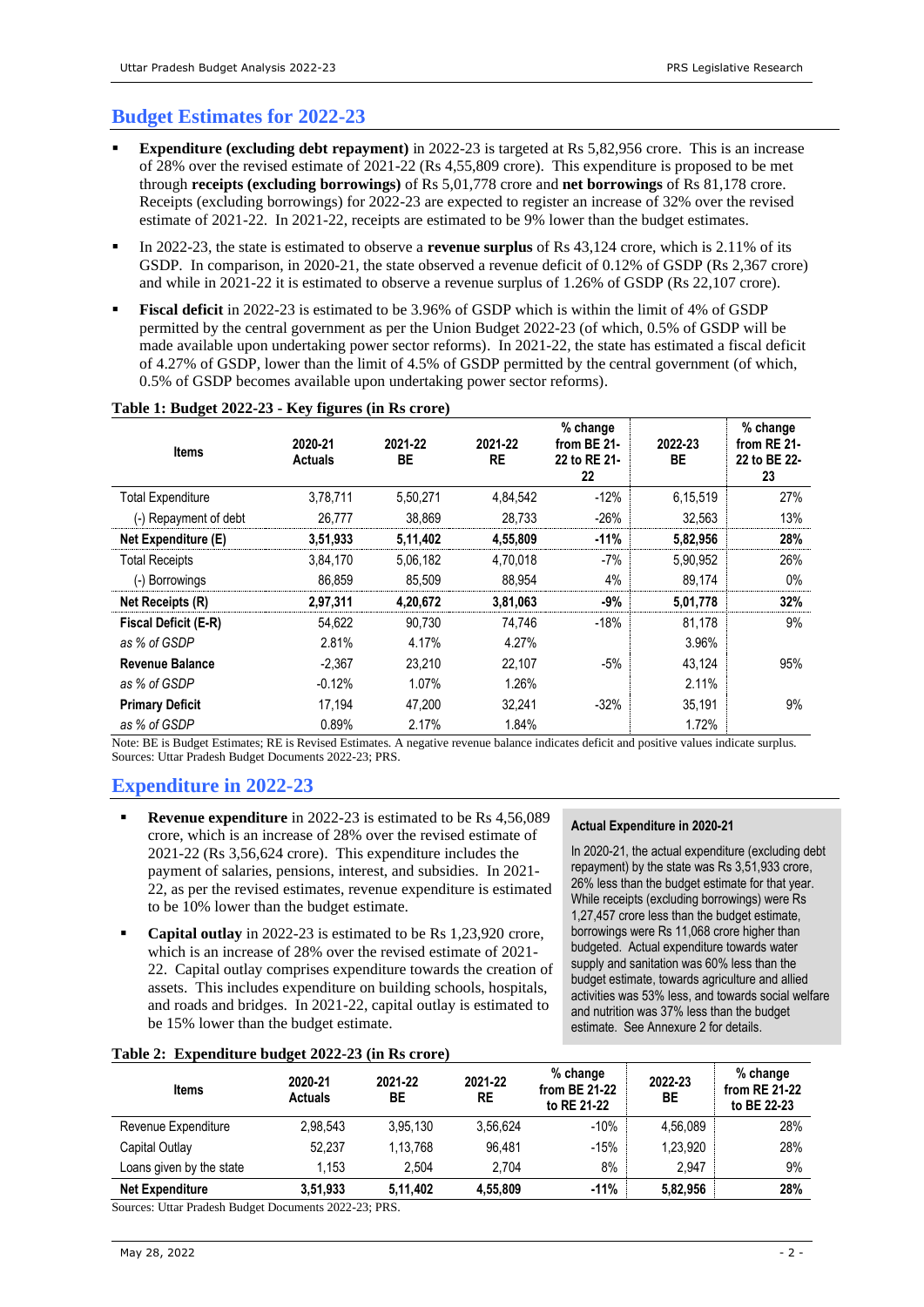**Committed expenditure:** Committed expenditure of a state typically includes expenditure on payment of salaries, pensions, and interest. A larger proportion of the budget allocated for committed expenditure items limits the state's flexibility to decide on other expenditure priorities such as developmental schemes and capital outlay. In 2022-23, Uttar Pradesh is estimated to spend Rs 2,76,635 crore on committed expenditure items, which is 55% of its revenue receipts. This comprises spending on salaries (31% of revenue receipts), interest payments (9%), and pensions (15%). Committed expenditure in 2022-23 is estimated to increase by 28% over the revised estimate of 2021-22. Pension expenditure is estimated to increase by 43% whereas salaries and interest payments are estimated to increase by 28% and 8% respectively.

| <b>Items</b>                       | 2020-21<br><b>Actuals</b> | 2021-22<br>ВE | 2021-22<br>RE | % change<br>from BE 21-22<br>to RE 21-22 | 2022-23<br>BE | % change<br>from RE 21-22<br>to BE 22-23 |
|------------------------------------|---------------------------|---------------|---------------|------------------------------------------|---------------|------------------------------------------|
| <b>Salaries</b>                    | 97.432                    | 1.44.345      | 1.19.664      | $-17%$                                   | 1,53,570      | 28%                                      |
| Pensions                           | 48.219                    | 68.697        | 53.715        | $-22%$                                   | 77.078        | 43%                                      |
| <b>Interest Payment</b>            | 37.428                    | 43.530        | 42.504        | $-2%$                                    | 45.987        | 8%                                       |
| <b>Total Committed Expenditure</b> | 1,83,080                  | 2,56,572      | 2,15,883      | $-16%$                                   | 2,76,635      | 28%                                      |

#### **Table 3: Committed Expenditure in 2022-23 (in Rs crore)**

Sources: Uttar Pradesh Budget Documents 2022-23; PRS.

**Sector-wise expenditure:** The sectors listed below account for **61%** of the total expenditure on sectors by the state in 2022-23. A comparison of Uttar Pradesh's expenditure on the key sectors with that by other states is shown in Annexure 1.

| Table 4: Sector-wise expenditure under Uttar Pradesh Budget 2022-23 (in Rs crore) |  |  |  |  |  |  |
|-----------------------------------------------------------------------------------|--|--|--|--|--|--|
|-----------------------------------------------------------------------------------|--|--|--|--|--|--|

| <b>Sectors</b>                              | 2020-21<br><b>Actuals</b> | 2021-22<br><b>BE</b> | 2021-22<br><b>RE</b> | 2022-23<br><b>BE</b> | % change from<br><b>RE 21-22 to</b><br><b>BE 22-23</b> | <b>Budget Provisions</b><br>2022-23 BE                                                                                                            |
|---------------------------------------------|---------------------------|----------------------|----------------------|----------------------|--------------------------------------------------------|---------------------------------------------------------------------------------------------------------------------------------------------------|
| Education, Sports,<br>Arts, and Culture     | 54,844                    | 67,683               | 57,577               | 75,165               | 31%                                                    | Rs 15,169 crore has been allocated towards primary<br>education under Samagra Shiksha Abhiyan.                                                    |
| <b>Health and Family</b><br>Welfare         | 21,549                    | 32,009               | 26,328               | 40,991               | 56%                                                    | Rs 987 crore has been allocated for capital<br>expenditure towards public health services.                                                        |
| Transport                                   | 28,238                    | 44,255               | 36,002               | 39,864               | 11%                                                    | Rs 32,150 crore has been allocated for capital outlay<br>on roads and bridges.                                                                    |
| Energy                                      | 19,647                    | 27,248               | 31,980               | 37,566               | 17%                                                    | Rs 12,100 crore has been allocated for providing<br>subsidies for electricity supply.                                                             |
| Police                                      | 19,791                    | 29.172               | 24,140               | 31,443               | 30%                                                    | Rs 21,463 crore has been allocated towards the<br>district police.<br>Rs 3,684 crore has been allocated towards special<br>police.                |
| Social Welfare and<br><b>Nutrition</b>      | 14,753                    | 24,420               | 23,466               | 31,239               | $33\%$ $\blacksquare$                                  | Rs 9,035 crore has been allocated for child welfare.<br>Rs 3,136 crore has been allocated towards the<br>welfare of women.                        |
| Rural Development                           | 23,247                    | 27,455               | 24,883               | 29,541               | 19%                                                    | Rs 4,823 crore has been allocated for capital outlay<br>under MGNREGS.                                                                            |
| Urban Development                           | 16,386                    | 23.980               | 18.349               | 27,111               | 48%                                                    | Rs 4,200 crore has been allocated for grants towards<br>the creation of capital assets under PM Awas Yojana<br>(Urban).                           |
| Water Supply and<br>Sanitation              | 3,569                     | 17,439               | 13.775               | 21,733               | 58%                                                    | Rs 816 crore has been allocated towards Swachh<br>Bharat Mission 2.0.<br>Rs 206 crore has been allocated for the urban water<br>supply programme. |
| Irrigation and Flood<br>Control             | 13,617                    | 20,418               | 17,751               | 21,431               | 21%                                                    | Rs 4,255 crore has been allocated for capital outlay<br>on major irrigation.                                                                      |
| % of total<br>expenditure<br>on all sectors | 61%                       | 62%                  | 61%                  | 61%                  |                                                        |                                                                                                                                                   |

Sources: Uttar Pradesh Budget Documents 2022-23; PRS.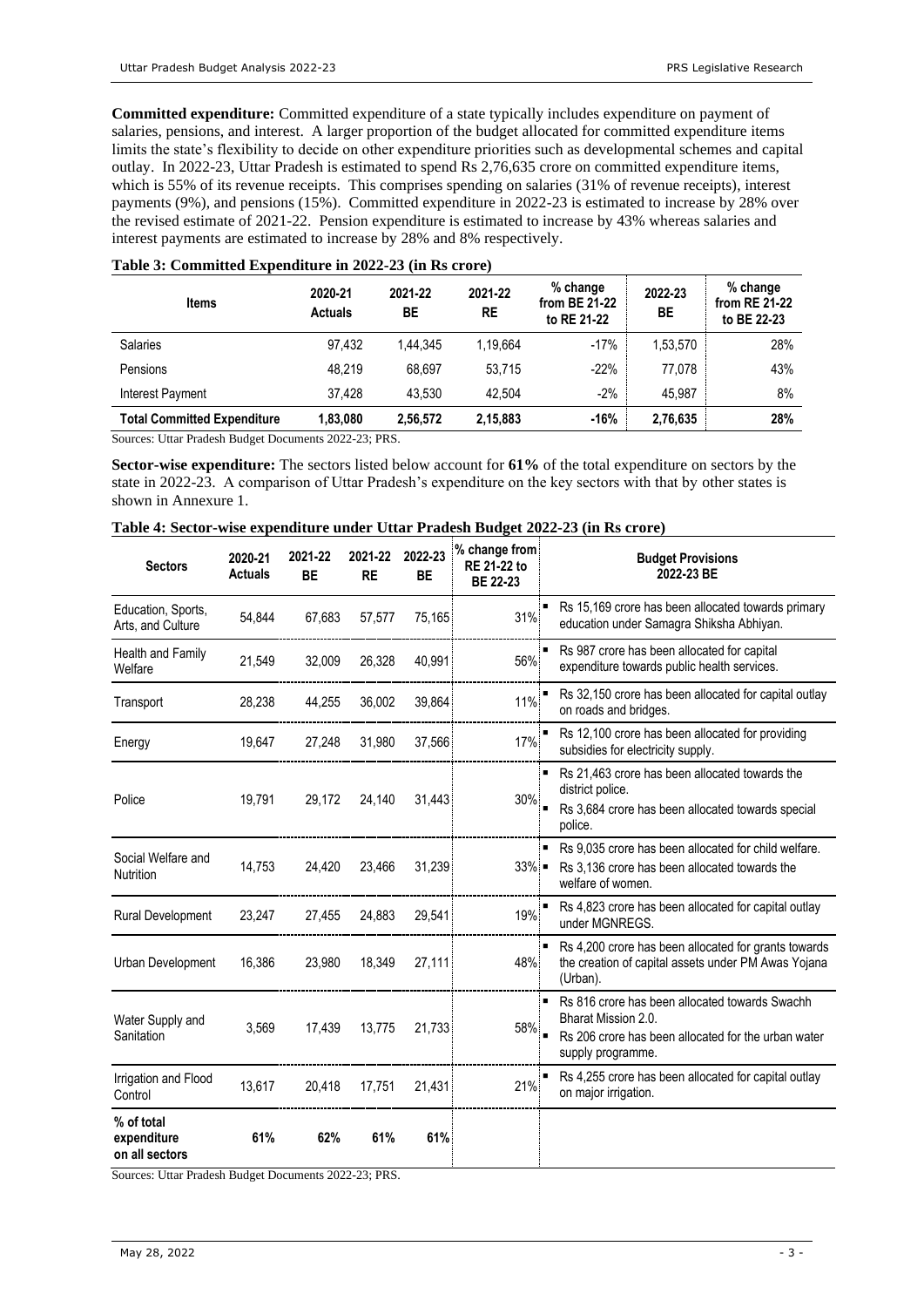# **Receipts in 2022-23**

- **Total revenue receipts** for 2022-23 are estimated to be Rs 4,99,213 crore, an increase of 32% over the revised estimate of 2021-22. Of this, Rs 2,33,450 crore (47%) will be raised by the state through its **own resources**, and Rs 2,65,763 crore (53%) will come **from the centre.** Resources from the centre will be in the form of state's share in central taxes (29% of revenue receipts) and grants (24% of revenue receipts).
- **Devolution:** In 2022-23, the state estimates to receive Rs 1,46,499 crore in the form of share in central taxes, an increase of 28% over the revised estimates of 2021-22. Devolution from the centre is expected to be 4% lower according to the revised estimates of 2021-22 over the budget estimates.
- **State's own tax revenue:** Total own tax revenue of Uttar Pradesh is estimated to be Rs 2,10,044 crore in 2022-23, an increase of 38% over the revised estimate of 2021-22. The state's own tax revenue as a percentage of GSDP is estimated to increase from 6.2% of GSDP from 2020-21 (as per actuals) to 10.3% in 2022-23 (as per budget estimate). Note that the own tax to GSDP ratio is expected to be 8.7% in 2021-22 as per the revised estimates.
- **State's non-tax revenue**: In 2022-23, Uttar Pradesh is estimated to earn Rs 23,406 crore in the form of state's own non-tax revenue, a 51% increase over the revised estimates of 2021-22. In 2021-22, state's own non-tax revenue is estimated to be 39% lower than the budget estimate.

| <b>Sources</b>             | 2020-21<br><b>Actuals</b> | 2021-22<br>ВE | 2021-22<br><b>RE</b> | % change<br>from BE 21-22<br>to RE 21-22 | 2022-23<br><b>BE</b> | % change<br>from RE 21-22<br>to BE 22-23 |
|----------------------------|---------------------------|---------------|----------------------|------------------------------------------|----------------------|------------------------------------------|
| State's Own Tax*           | 1.19.897                  | 1,77,535      | 1,52,562             | $-14%$                                   | 2.10.044             | 38%                                      |
| State's Own Non-Tax        | 11.846                    | 25.422        | 15.524               | $-39%$                                   | 23.406               | 51%                                      |
| Share in Central Taxes     | 1.06.687                  | 1.19.395      | 1.14.894             | $-4%$                                    | 1.46.499             | 28%                                      |
| Grants-in-aid from Centre* | 57.746                    | 95.989        | 95.751               | $0\%$                                    | 1,19,264             | 25%                                      |
| <b>Revenue Receipts</b>    | 2.96.176                  | 4.18.340      | 3.78.731             | $-9%$                                    | 4.99.213             | 32%                                      |
| Non-debt Capital Receipts  | 1,135                     | 2,332         | 2,332                | $0\%$                                    | 2,565                | 10%                                      |
| <b>Net Receipts</b>        | 2,97,311                  | 4,20,672      | 3,81,063             | $-9%$                                    | 5,01,778             | 32%                                      |

### **Table 5: Break-up of the state government's receipts (in Rs crore)**

Note: \*State's Own Tax and Grants from Centre figures have been adjusted to account for GST compensation grants as Grants from Centre. BE is Budget Estimates; RE is Revised Estimates.

Sources: Uttar Pradesh Budget Documents 2022-23; PRS.

- In 2022-23, **SGST** is estimated to be the largest source of own tax revenue (37%). SGST revenue in 2022-23 is estimated at Rs 77,653 crore, which is a 36% increase over the revised estimates of 2021-22. In 2021-22, SGST revenue is estimated to be 12% lower than the budget estimates. In 2022-23, the state is estimated to receive GST compensation grants of Rs 10,611 crore. In 2021-22 (as per revised estimates), the state is expected to receive Rs 7,787 crore in the form of GST compensation grants and Rs 9,623 crore in the form of GST compensation loans.
- In 2022-23, revenue from State Excise and Sales Tax/VAT are estimated to increase by 36% and 26% respectively over the revised estimates of 2021-22 (Table 6).

#### **GST Compensation ends in June 2022**

When GST was introduced, the central government guaranteed states a 14% compounded annual growth in their GST revenue for a period of five years. Any shortfall in a state's GST revenue from this level is covered by the Centre by providing compensation grants to the state. This guarantee ends in June 2022. During 2018-22, Uttar Pradesh has relied on GST compensation grants to achieve the guaranteed SGST revenue level. In 2021-22, Uttar Pradesh is estimated to receive Rs 17,410 crore in the form of GST compensation grants (including GST compensation loans), which is about 11% of its own tax revenue. Hence, beyond June 2022, Uttar Pradesh might see a decline in the level of revenue receipts.

|  |  |  |  |  | Table 6: Major sources of state's own-tax revenue (in Rs crore) |  |  |
|--|--|--|--|--|-----------------------------------------------------------------|--|--|
|--|--|--|--|--|-----------------------------------------------------------------|--|--|

| Taxes                             | 2020-21<br><b>Actuals</b> | 2021-22<br>BE | 2021-22<br><b>RE</b> | $%$ change<br>from BE 21-22<br>to RE 21-22 | 2022-23<br>ВE            | % change<br>from RE 21-22<br>to BE 22-23 |
|-----------------------------------|---------------------------|---------------|----------------------|--------------------------------------------|--------------------------|------------------------------------------|
| State GST                         | 42.860                    | 64.475        | 56.988               | $-12%$                                     | 77.653                   | 36%                                      |
| State Excise                      | 30.061                    | 41.500        | 36.212               | $-13%$                                     | 49.152                   | 36%                                      |
| Sales Tax/ VAT                    | 22.127                    | 31.100        | 28.655               | -8%                                        | 36.213                   | 26%                                      |
| Stamps Duty and Registration Fees | 16.475                    | 25.500        | 19.745               | $-23%$                                     | 29,692                   | 50%                                      |
| Taxes on Vehicles                 | 6.483                     | 9.350         | 5.950                | $-36%$                                     | 10.887                   | 83%                                      |
| Taxes and Duties on Electricity   | 1.587                     | 4.750         | 4.750                | 0%                                         | 5,531                    | 16%                                      |
| Land Revenue                      | 297                       | 860           | 263                  | $-69%$                                     | 915                      | 247%                                     |
| <b>GST Compensation Grants</b>    | 9.381                     | 8.810         | 7.787                | $-12%$                                     | 10.611                   | 36%                                      |
| <b>GST Compensation Loans</b>     | 6.007                     |               | 9,623                | $\overline{\phantom{0}}$                   | $\overline{\phantom{0}}$ |                                          |

Sources: Uttar Pradesh Budget Documents 2022-23; PRS.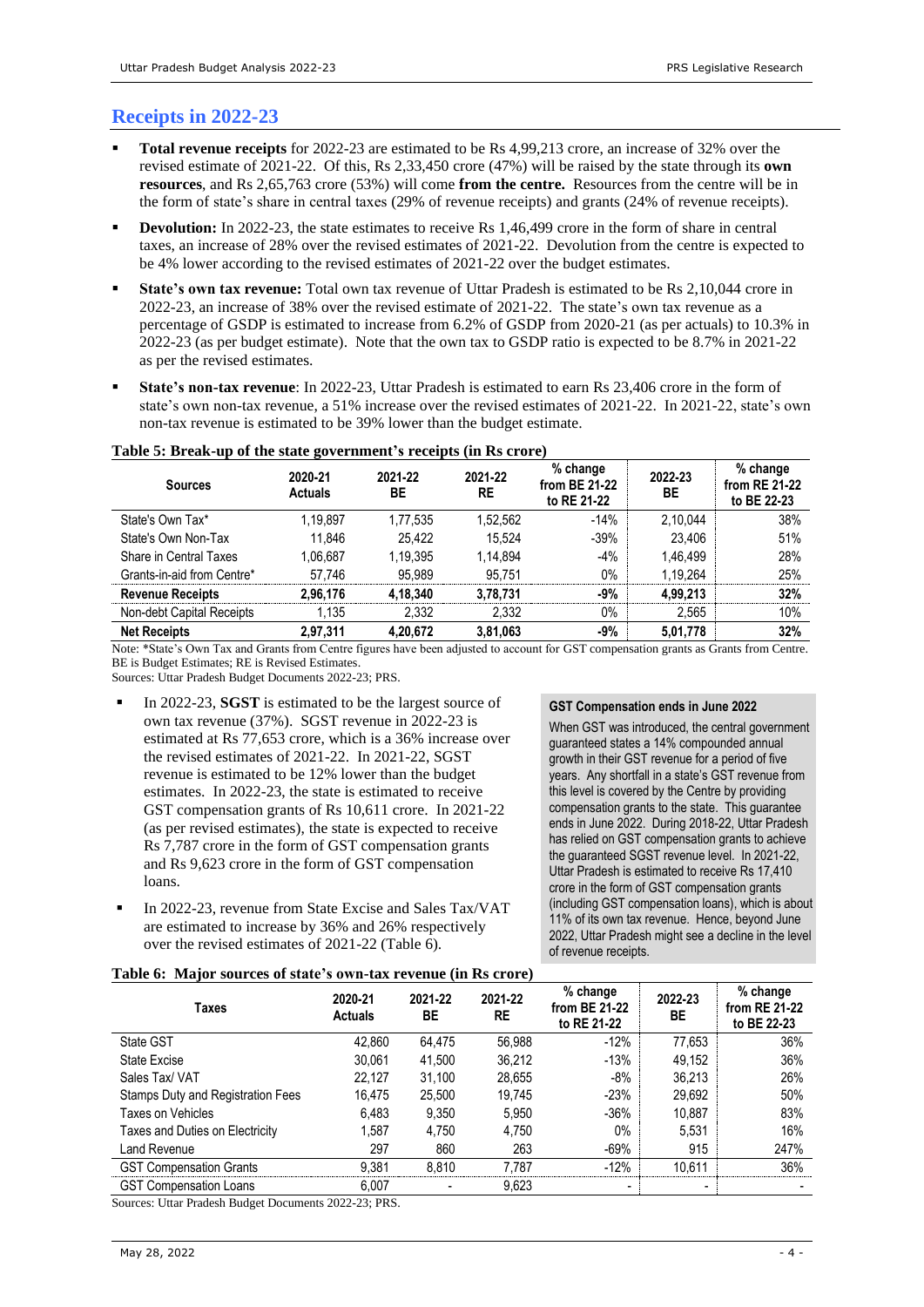## **Deficits and Debt Targets for 2022-23**

The Uttar Pradesh Fiscal Responsibility and Budget Management (FRBM) Act, 2004 provides annual targets to progressively reduce the outstanding liabilities, revenue deficit and fiscal deficit of the state government.

**Revenue Balance:** It is the difference of revenue expenditure and revenue receipts. A revenue deficit implies that the government needs to borrow to finance its expenses which do not increase its assets or reduce its liabilities. In 2022-23, Uttar Pradesh is estimated to observe a revenue surplus of Rs 43,124 crore, which is 2.11% of the GSDP. In 2021-22, the state is expected to observe a revenue surplus of 1.26% of GSDP as per the revised estimates, higher than the budget estimate of 1.07% of GSDP.

**Fiscal deficit**: It is the excess of total expenditure over total receipts. This gap is filled by borrowings by the government and leads to an increase in total liabilities of the state government. In 2022-23, the fiscal deficit is estimated to be 3.96% of GSDP. It is within the limit of 4% of GSDP permitted by the central government (of which,  $0.5\%$  of GSDP will be made available upon undertaking certain power sector reforms).

**Outstanding liabilities**: Outstanding liabilities is the accumulation of total borrowings at the end of a financial year, it also includes any liabilities on the public account. At the end of March 2023, the outstanding liabilities of the state are estimated to be 32.5% of GSDP. The outstanding liabilities are estimated to rise from 29.6% of GSDP in 2019-20 to 31.7%% of GSDP in 2025-26.



Note: RE is Revised Estimates; BE is budget estimates. A positive figure means a surplus, a negative figure means a deficit. \*Figures for 2023-24, 2024-25 and  $2025$ -26 are projections. In 2019-20, the state had observed a fiscal surplus. Sources: Uttar Pradesh Budget Documents 2022-23; PRS.

**Figure 3: Outstanding Liabilities (% of GSDP)**



Note: RE is Revised Estimates; BE is budget estimates. \*Figures for 2023-24, 2024-25 and 2025-26 are projections. Sources: Uttar Pradesh Budget Documents 2022-23; PRS.

**Outstanding Government Guarantees**: Outstanding liabilities of states do not include a few other liabilities that are contingent in nature, which states may have to honour in certain cases. State governments guarantee the borrowings of State Public Sector Enterprises (SPSEs) from financial institutions. As on March 31, 2021, the state's outstanding guarantee is estimated to be Rs 1,53,836 crore, which is 8% of Uttar Pradesh's GSDP in 2020-21.

DISCLAIMER: This document is being furnished to you for your information. You may choose to reproduce or redistribute this report for non-commercial purposes in part or in full to any other person with due acknowledgement of PRS Legislative Research ("PRS"). The opinions expressed herein are entirely those of the author(s). PRS makes every effort to use reliable and comprehensive information, but PRS does not represent that the contents of the report are accurate or complete. PRS is an independent, not-for-profit group. This document has been prepared without regard to the objectives or opinions of those who may receive it.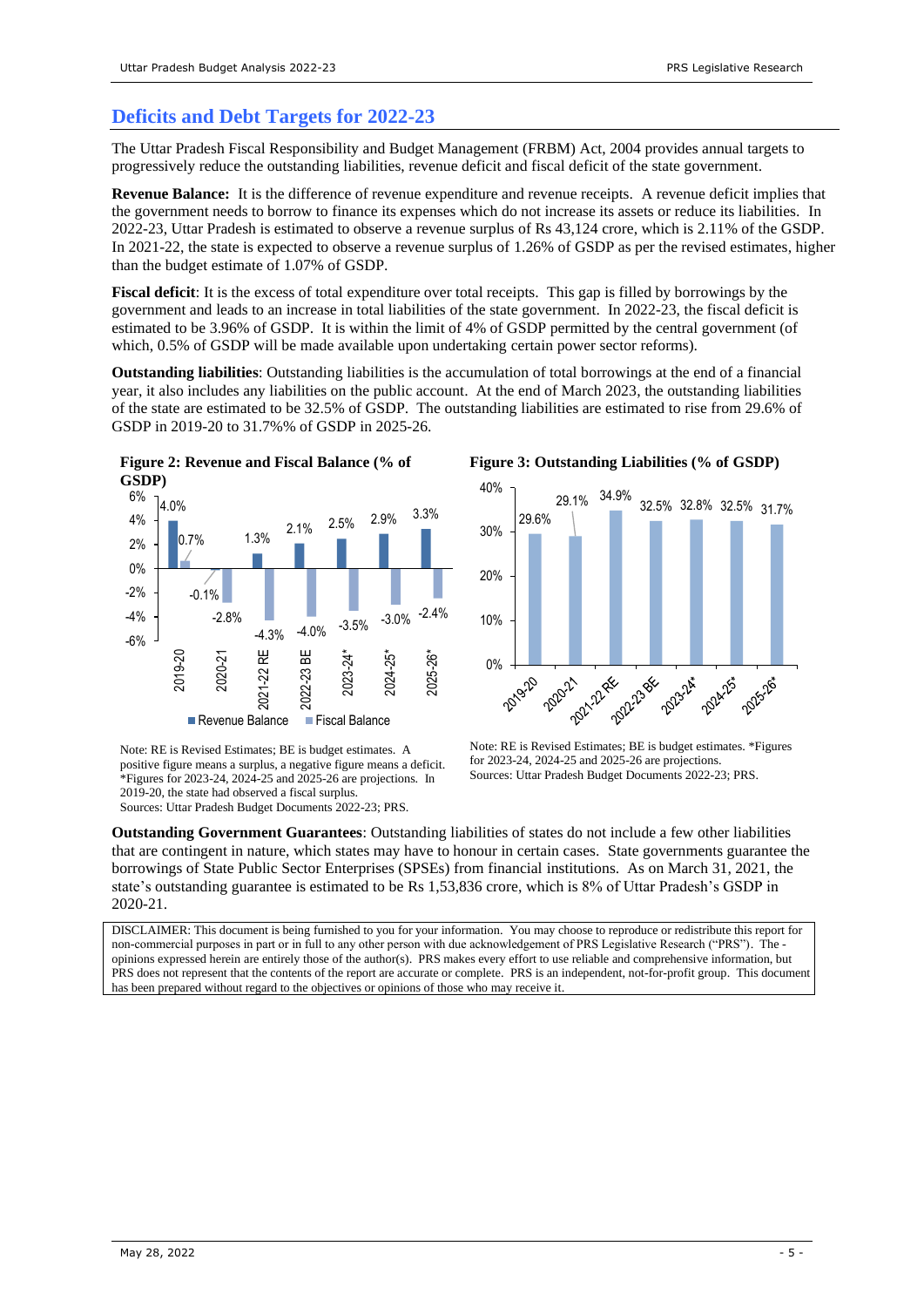### **Annexure 1: Comparison of states' expenditure on key sectors**

The graphs below compare Uttar Pradesh's expenditure on six key sectors as a proportion of its total expenditure on all sectors. The average for a sector indicates the average expenditure in that sector by 30 states (including Uttar Pradesh) as per their budget estimates of 2021-22. 1

- **Education:** Uttar Pradesh has allocated 13% of its total expenditure for education in 2022-23. This is lower than the average allocation (15.2%) for education by all states (as per 2021-22 Budget Estimates).
- **Health:** Uttar Pradesh has allocated 7.1% of its total expenditure on health, which is higher than the average allocation for health by states (6%).
- Agriculture: The state has allocated 2.8% of its total expenditure towards agriculture and allied activities. This is significantly lower than the average allocation for agriculture by states (6.2%).
- **Rural development:** Uttar Pradesh has allocated 5.1% of its expenditure on rural development. This is lower than the average allocation for rural development by states (5.7%).
- **Police:** Uttar Pradesh has allocated 5.4% of its total expenditure on police, which is higher than the average expenditure on police by states (4.3%).
- **Roads and bridges:** Uttar Pradesh has allocated 6.4% of its total expenditure on roads and bridges, which is higher than the average allocation by states (4.7%).







**Spending on agriculture as a** 









Note: 2020-21, 2021-22 (BE), 2021-22 (RE), and 2022-23 (BE) figures are for Uttar Pradesh. Sources: Uttar Pradesh Budget Documents 2022-23; various state budgets; PRS.

<sup>1</sup> The 30 states include the Union Territory of Delhi and Union Territory of Jammu and Kashmir.